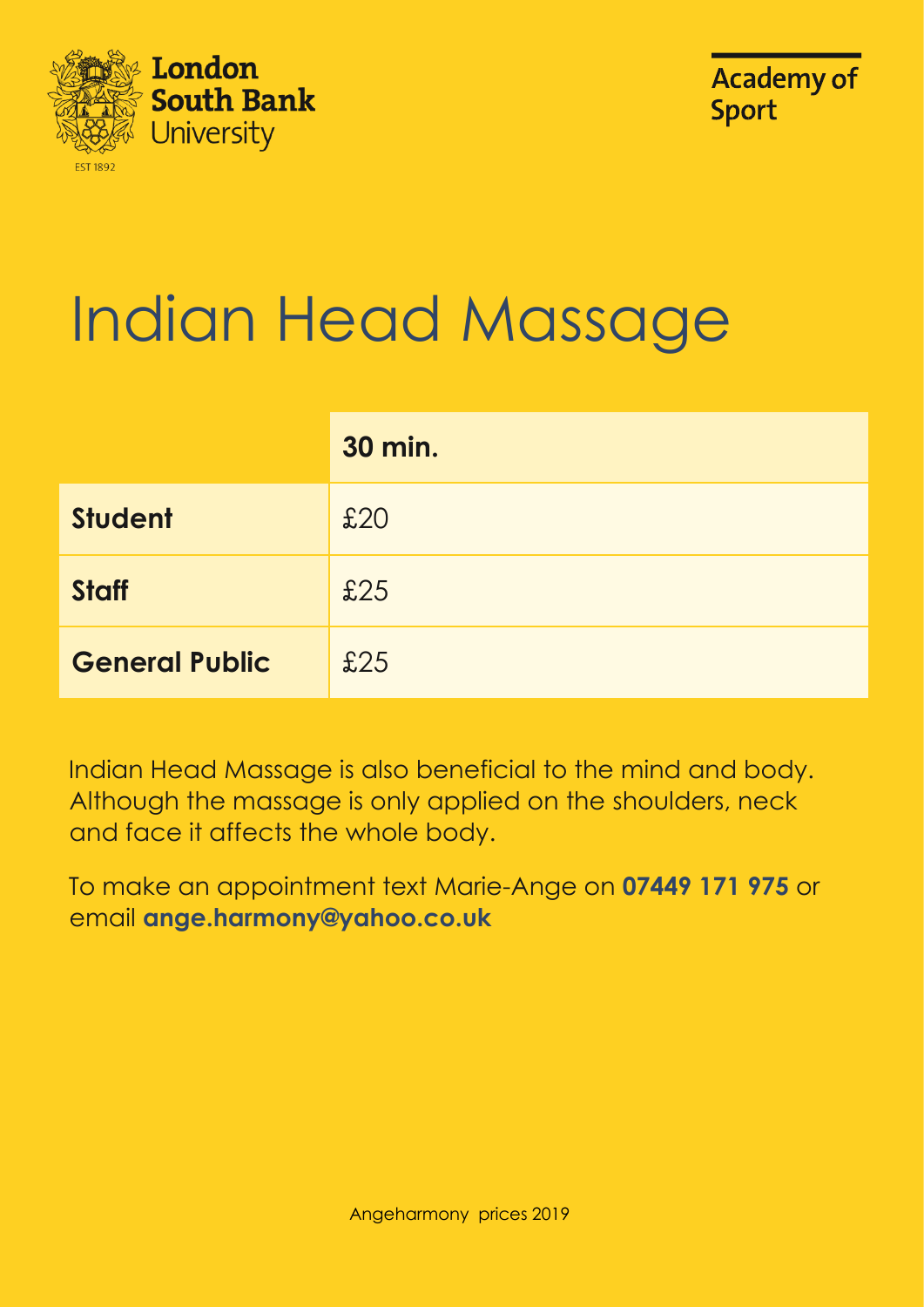



## Reiki

|                       | <b>50 min.</b> |
|-----------------------|----------------|
| <b>Student</b>        | £30            |
| <b>Staff</b>          | £39            |
| <b>General Public</b> | £40            |

Reiki is a gentle yet powerful energy therapy which brings the body, mind and spirit into harmony.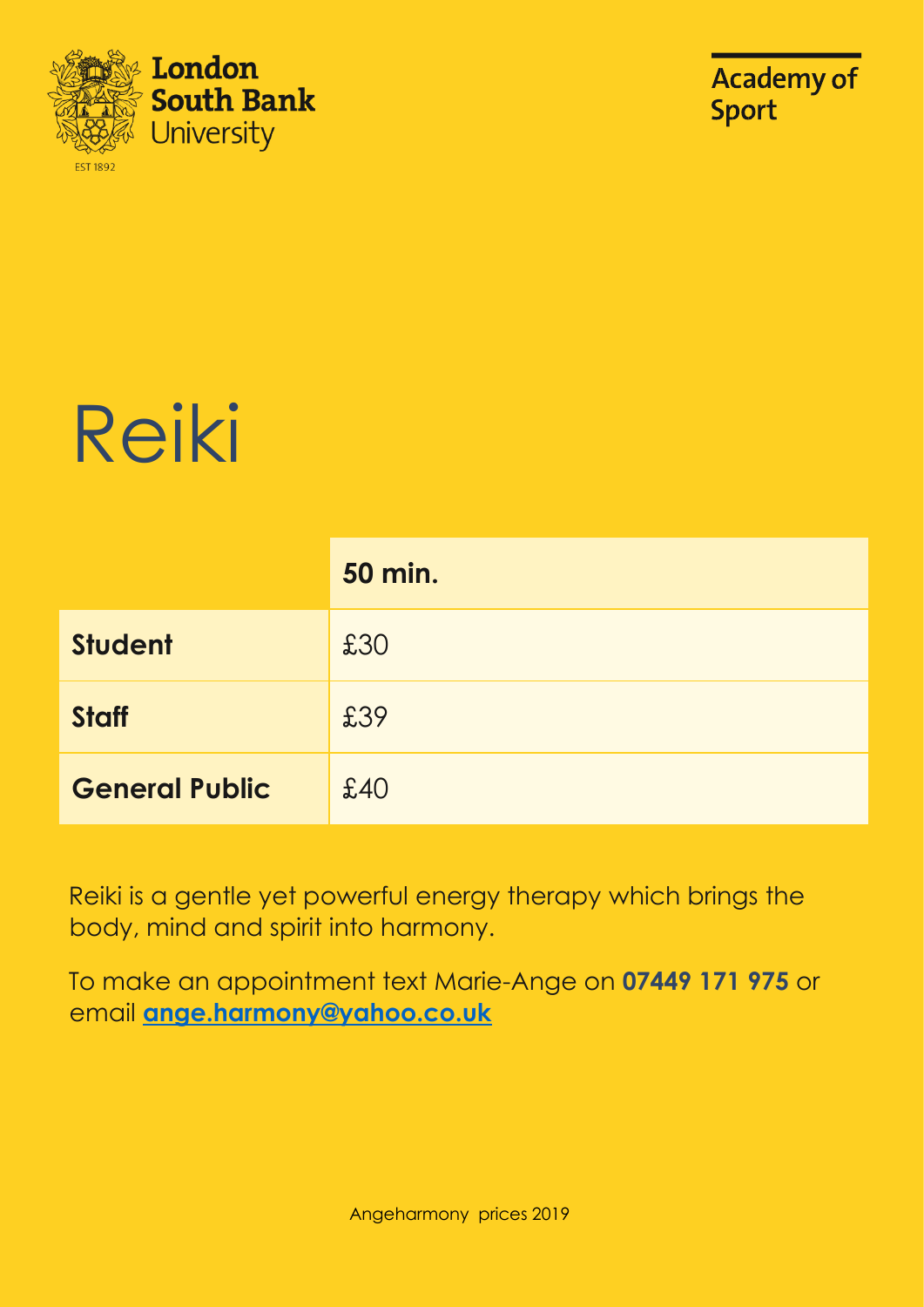



## Natural Face Lift Massage

|                       | <b>60 min.</b> |
|-----------------------|----------------|
| <b>Student</b>        | £40            |
| <b>Staff</b>          | £45            |
| <b>General Public</b> | £50            |

The Natural Face Lift massage is a gentle, pampering and relaxing massage performed over the face and facial contours which leaves the recipient feeling calm and totally relaxed.